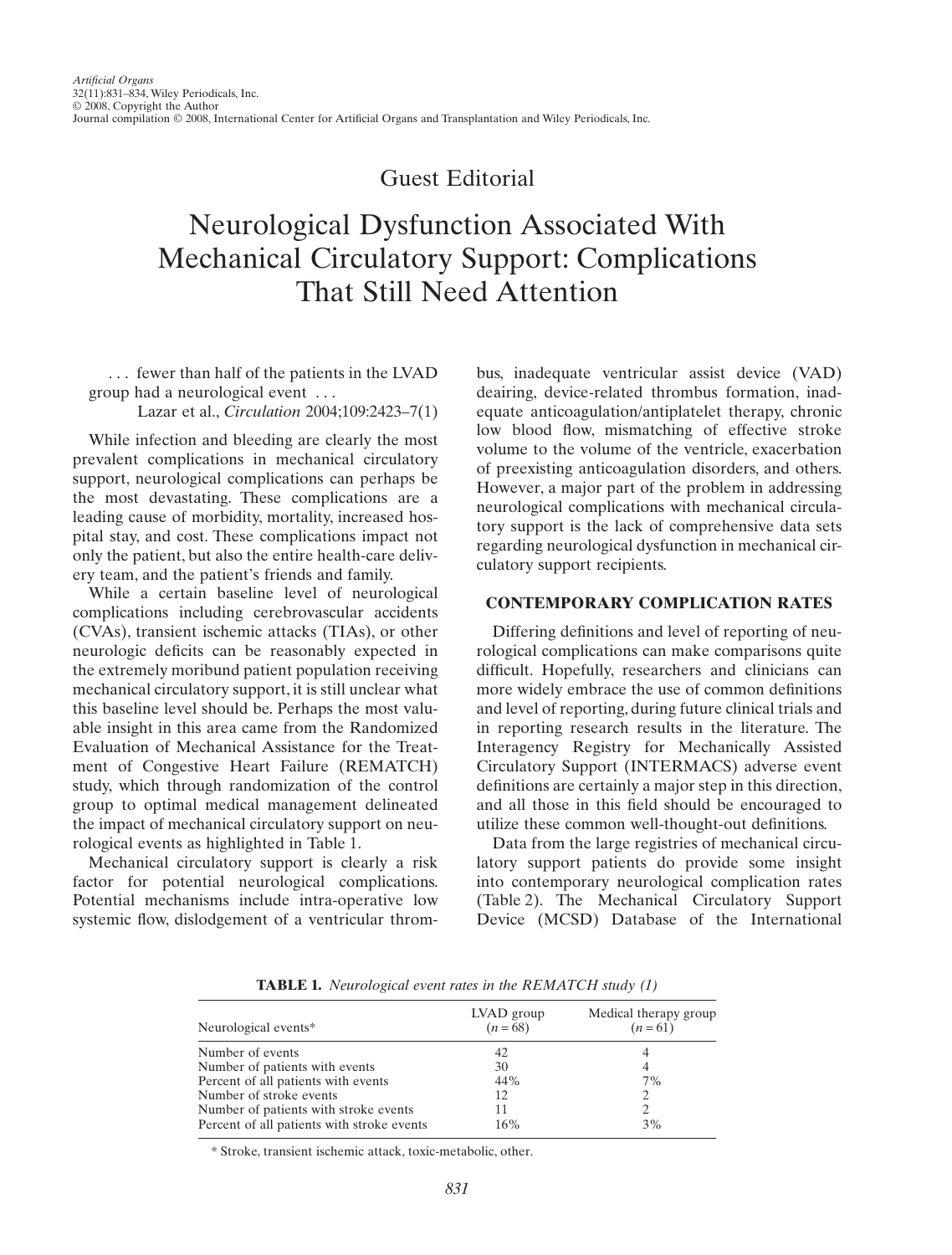| Neurological dysfunction*           | <b>MCSD</b><br>database<br>$(n=413)$ | Intermacs<br>$(n=348)$ |
|-------------------------------------|--------------------------------------|------------------------|
| Number of events                    |                                      | 79                     |
| Number of patients with events      | 58                                   | 58                     |
| Percent of all patients with events | 14%                                  | 17%                    |

**TABLE 2.** *Neurological event rates from the MCSD database and INTERMACS (2,3)*

\* Stroke, transient ischemic attack.

Society for Heart and Lung Transplantation covering 413 patients implanted between 2002 and 2004 reported neurological dysfunction in 14% of all patients (2). The most recent report from INTER-MACS covering 348 patients implanted between 2006 and 2007 reported neurological dysfunction events in 17% of all patients (3). Unfortunately, more detailed analysis of these databases in terms of event severity and outcomes have yet to be reported.

While the majority of the data in the large data registries are from pulsatile devices, recent reports with continuous flow (e.g., nonpulsatile) devices suggest similar neurological complication rates. The largest detailed report in this area is for the Heart-Mate II device (Thoratec, Pleasanton, CA, USA) (4). This observational study in 133 patients between 2005 and 2006 reported 8 patients with ischemic strokes (6%), 3 patients with hemorrhagic strokes (2%), 5 patients with TIAs (4%), and 8 patients with other neurologic events (6%). Of particular note, over half of the ischemic strokes in this group occurred during the first 2 days.

Data are also now emerging for several of the centrifugal-based nonpulsatile devices, which are now entering clinical evaluation, which also suggest a similar level of neurological complications (Table 3). For example, the VentrAssist (Ventracor, Chatswood, Australia) results from the US bridge to transplant feasibility study of 28 patients reported 18% of all patients experienced neurological dysfunction (5). Additionally, data from the first 23 implants of the HeartWare device (HeartWare, Sydney, Australia) followed out to 180 days (6) reported 13% of all patients experiencing neurological dysfunction.

While the available data help to provide a top-level overview of the issue of neurological complications in mechanical circulatory support, there is certainly a lack of detailed research literature on the topic. Lazar et al. provided a detailed review of the REMATCH results in terms of neurological complications (1). Furthermore, Tsukui et al. provided a single center retrospective review of the experience at the University of Pittsburgh Medical Center (7), Pae et al. provided details on the LionHeart experience (8), and Thomas et al. provided a device-specific experience (Novacor; WorldHeart, Ottawa, Canada) at a single center (9). These reports and others provide some important insight into issues surrounding neurological complications during mechanical circulatory support; however, further research efforts are clearly needed to address this devastating complication.

# **ADDRESSING NEUROLOGICAL COMPLICATIONS**

A key focus must be on tailoring specific anticoagulation/antiplatelet therapy to individual patients. This can be accomplished through extensive preoperative screening for coagulation disorders (heparininduced thrombocytopenia, lupus anticoagulant, etc.) and tailoring specific regimens based on these conditions (7). Monitoring of coagulation status using thromboelastography can also be an important tool for tailoring antiplatelet therapy on an ongoing basis.

Infection is also clearly implicated as a risk factor for neurological events (10), and abnormal white blood cell (WBC) counts even in the absence of infection have recently been suggested as an increased risk factor for CVAs (7). Therefore, closer monitoring of coagulation parameters should be adopted, especially in the presence of elevated WBC counts.

**TABLE 3.** *Neurological event rates for early reports with two centrifugal-based continuous flow devices (VentrAssist, HeartWare) now undergoing clinical evaluation (5,6)*

| Neurological dysfunction*                  | VentrAssist<br>$(n=28)$ | HeartWare<br>$(n=23)$ |
|--------------------------------------------|-------------------------|-----------------------|
| Number of events                           |                         |                       |
| Number of patients with events             |                         | $\mathcal{F}$         |
| Percent of all patients with events        | 18%                     | 13%                   |
| Number of stroke events                    |                         | 2                     |
| Number of patients with stroke events      |                         | $\mathfrak{2}$        |
| Percent of all patients with stroke events | $11\%$                  | 9%                    |
|                                            |                         |                       |

\* Stroke, transient ischemic attack.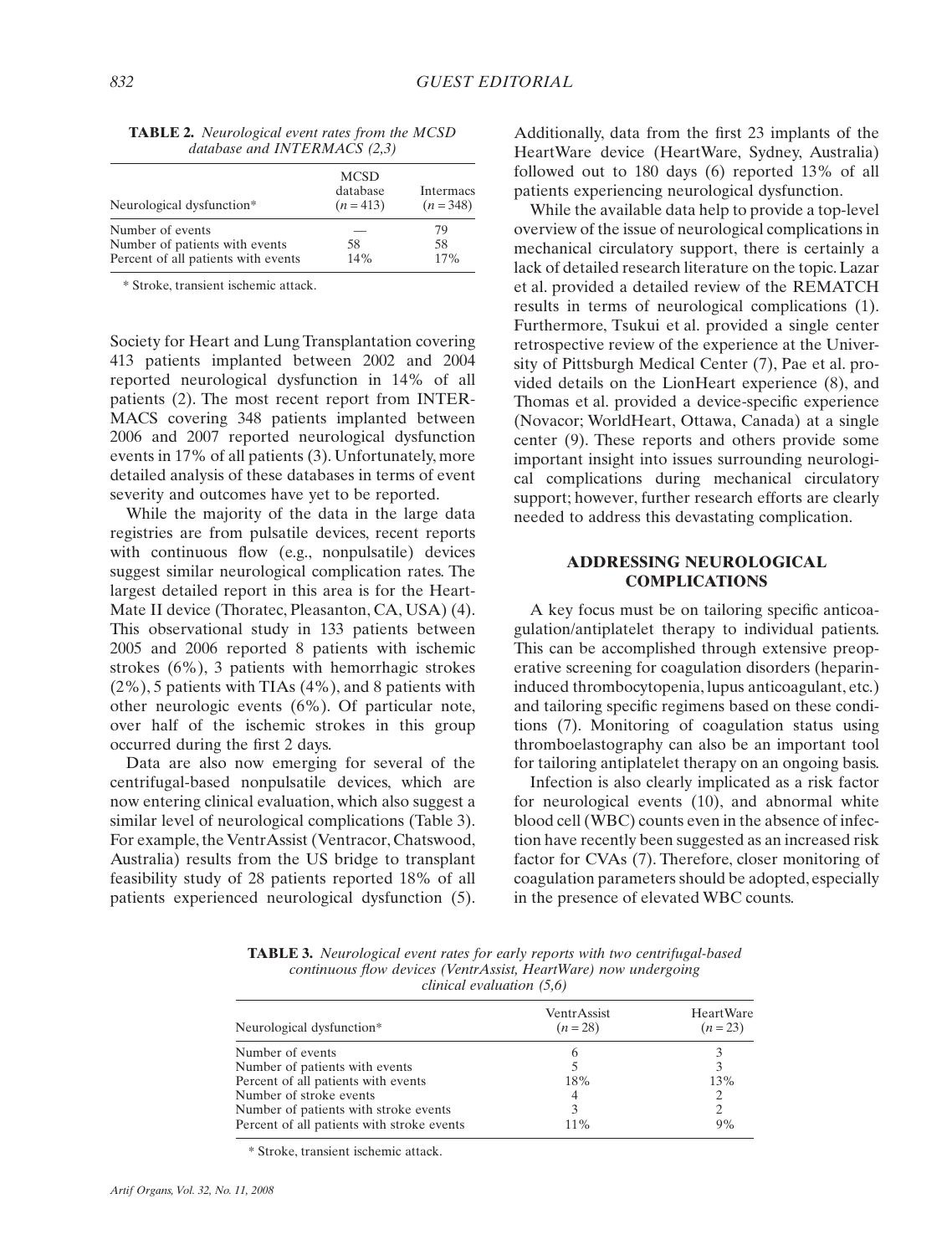Some other areas of investigation worthy of some consideration which relate to neurological complications are outlined below:

#### **Influence of cannula design/placement**

A recent retrospective study of 216 patients implanted with INCOR axial-flow pump (Berlin Heart, Berlin, Germany) also sheds important light into the issue of neurological complications related to cannula design and placement (11). In this study, the length of the apical tip protruding into the ventricle (24 vs. 34 mm) was found to have had a significant impact on the incidence of stroke. The incidence of stroke was reduced from 23% in patients with the short cannula  $(n = 138)$  to just 4% in patients with the longer cannula  $(n = 78)$ . The authors suggest that the increased intraventricular length prevented thrombus formation caused by trabecula interference, and altered flow patterns, thus preventing growth of fibroplastic tissue around the cannulation site (11). The sizable impact of this relatively minor design revision further highlights the importance of carefully assessing cannula placement during implantation using transesophageal echocardiography.

## **Intra-aortic filtration**

Since mechanical circulatory support patients are at an increased risk for neurological complications, greater use of neurologic protection devices such as intra-aortic filters may be warranted in this high-risk patient group. Intra-aortic filtration is not definitively proven to reduce neurological complications, but it has been shown to capture a substantial amount of particulate matter, thus, use may be warranted in high-risk patients (12). Given the substantial aortic manipulation during mechanical circulatory support device implantation as well as the risk for releasing preexisting ventricular thrombi during device implantation, intra-aortic filtration may provide the means to reduce particulate matter that could be responsible for early neurological events.

# **Restoration of blood flow and device operating modes**

Cerebral hyperfusion syndrome, an early neurological complication most commonly associated with carotid endarterectomy, has also been reported in mechanical circulatory support recipients (13). This syndrome, a result of prolonged hypoperfusion and impaired autoregulation of cerebral blood flow, results in increases of cerebral blood flow of up to 100% over baseline following intervention, and can also lead to cerebral edema and stroke. This syndrome is also analogous in some ways to mechanical circulatory support wherein patients with chronic low flow states are dramatically returned to normal flow states following device implantation. In the single report of this syndrome occurring in mechanical circulatory support patients, Boyle et al. implemented device flow restrictions in two patients which led to complete neurological recovery (13). These findings suggest that there may be some potential strategies of implementing innovative device operating modes which allow for a more gradual restoration of blood flow levels post implant. This concept, while unsupported by specific evidence at this time, highlights an area where very little research has been conducted. Interestingly, while weaning patients off mechanical circulatory support devices has been studied quite extensively, very little work has been conducted on the best approach to weaning patients onto these devices. Gradually restoring blood flow levels over time after implantation may be advantageous in addressing the neurological complications associated with mechanical circulatory support.

#### **CONCLUSIONS**

Neurological complications remain one of the most devastating complications for mechanical circulatory support device recipients, and have been a leading cause of morbidity, mortality, increased hospital stay, and cost. Given these potentially devastating consequences, an enhanced scientific focus in this area is certainly warranted. Perhaps the next educational conference on mechanical circulatory support should focus on neurological complications, instead of simply rehashing the clinical results of various new devices. Just as our collective efforts in the past have led to significant achievements in this field, an interdisciplinary group of experts brought together to focus on neurological complications can begin to shed some light on this most troubling complication.

> Tofy Mussivand, PhD, FRSC *Professor of Surgery and Engineering Chairman, Medical Devices Centre Director, Cardiovascular Devices Division University of Ottawa Heart Institute 40 Ruskin Street, Room H560 Ottawa, Ontario, Canada K1Y 4W7 E-mail: [tmussivand@ottawaheart.ca](mailto:tmussivand@ottawaheart.ca)*

# **REFERENCES**

1. Lazar RM, Shapiro PA, Jaski BE, et al. Neurological events during long-term mechanical circulatory support for heart failure: the Randomized Evaluation of Mechanical Assistance